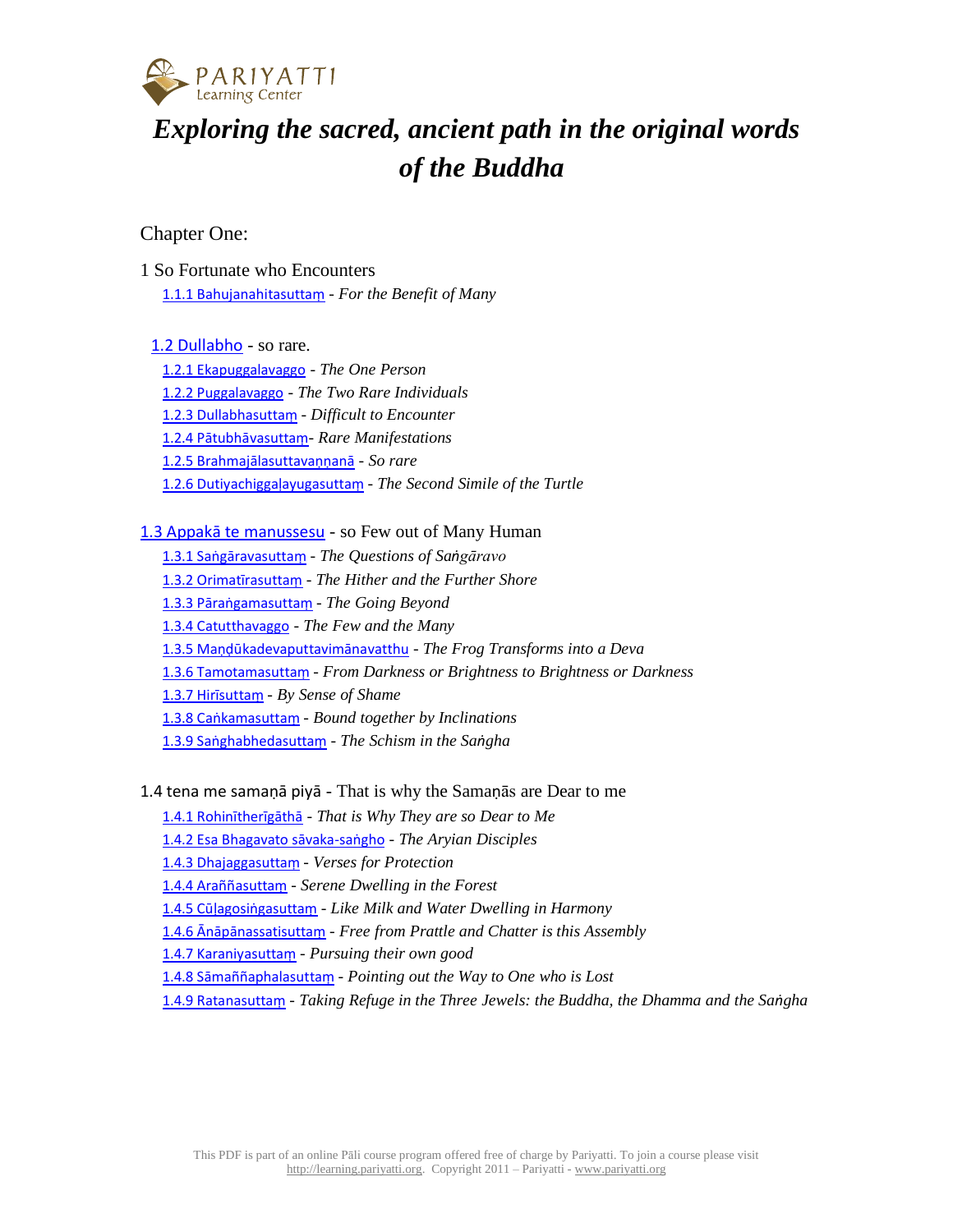

Chapter Two:

2.1 [Kutikasutta](https://learning.pariyatti.org/course/view.php?id=2#section-28)m  $- A$  Path which is the Same for Each and Everyone

2.1.1 [Kesamuttisutta](https://learning.pariyatti.org/course/view.php?id=2#section-29)ṃ Part 1 - *Don`t Believe in Tradition, in Hearsay, in Teachers but your own* – *part one*

2.1.2 [Kesamuttisutta](https://learning.pariyatti.org/course/view.php?id=2#section-30)ṃ Part 2 - *Don`t Believe in Tradition, in Hearsay, in Teachers but your own Experience - part two*

2.1.3 Abhiṇ[hapaccavekkhitabba](https://learning.pariyatti.org/course/view.php?id=2#section-31)ṭhānasuttaṃ - *Born of One`s own Kamma*

2.1.4 Paṭ[hama-asappurisasutta](https://learning.pariyatti.org/course/view.php?id=2#section-32)ṃ - *About an Unworthy Person*

2.1.5 [Sevitabbasutta](https://learning.pariyatti.org/course/view.php?id=2#section-33)ṃ - *What one should Associate with?*

2.1.6 Cint[īsuttaṃ](https://learning.pariyatti.org/course/view.php?id=2#section-34) - *The Characteristics of Foolish and of Wise People*

2.1.7 Paṭhamapa[ṭipadāsuttaṃ](https://learning.pariyatti.org/course/view.php?id=2#section-35) - *How to Walk the Path Correctly*

2.1.8 Dutiyapa[ṭipadāsuttaṃ](https://learning.pariyatti.org/course/view.php?id=2#section-36) - *Why one ought to Walk the Path Correctly*

2.1.9 Paṭhamasāma[ññasutta](https://learning.pariyatti.org/course/view.php?id=2#section-37)ṃ - *About Being a Sāmañña and the Fruits thereof*

2.1.10 [Dutiyasāma](https://learning.pariyatti.org/course/view.php?id=2#section-38)ññasuttaṃ - *The Purpose of Being a Sāmañña*

2.1.11 Paṭhamabrahmannasuttaṃ & [Dutiyabrahmaññasutta](https://learning.pariyatti.org/course/view.php?id=2#section-39)ṃ - *About Being a Brahmañña and the Fruits thereof & The Purpose of Being a Brahmañña*

2.1.12 Paṭhamabrahmacariyasuttaṃ & [Dutiyabrahmacariyasutta](https://learning.pariyatti.org/course/view.php?id=2#section-40)ṃ - *Leading a Holy Life and the*

*Fruits thereof & The Purpose of the Holy Life*

- 2.1.13 [Arakasutta](https://learning.pariyatti.org/course/view.php?id=2#section-41)ṃ *Make the Best Use of this Short Life*.
- 2.1.14 Yo ca [vassasata](https://learning.pariyatti.org/course/view.php?id=2#section-42)ṃ jīve *And One who Lives a Hundred Years*

Chapter Three :

3.1 Which is the Ariyo Aṭṭhaṅgiko Maggo

3.1.1 [Buddhāna](https://learning.pariyatti.org/course/view.php?id=2#section-43) sāsanaṃ - *The Teaching of the Buddhas*

3.1.2 Sīsap[āvanasuttaṃ](https://learning.pariyatti.org/course/view.php?id=2#section-44) - *Like a Handful of Leaves*

3.1.3 [Dhammacakkappavattanasutta](https://learning.pariyatti.org/course/view.php?id=2#section-45)ṃ - 1 - *Avoiding two Extremes and Pursuing the Middle Path*

3.1.4 Vibhaṅ[gasutta](https://learning.pariyatti.org/course/view.php?id=2#section-46)ṃ - 1 - *What is the Eightfold Noble Path?*

3.1.5 Paṭ[hamaparisuddhasutta](https://learning.pariyatti.org/course/view.php?id=2#section-47)ṃ - 1 - *Perfectly Pure-1*

3.1.6 [Dutiyaparisuddhasutta](https://learning.pariyatti.org/course/view.php?id=2#section-48)ṃ - 2 - *Perfectly Pure-2*

3.1.7 Jāṇussoṇibrāhmaṇ[asutta](https://learning.pariyatti.org/course/view.php?id=2#section-49)ṃ - *The Maggayāna, the Vehicle of the Path that is Produced from Within*

3.1.8 Upaḍḍ[hasutta](https://learning.pariyatti.org/course/view.php?id=2#section-50)ṃ - *The Importance of a Kalyāṇamitta*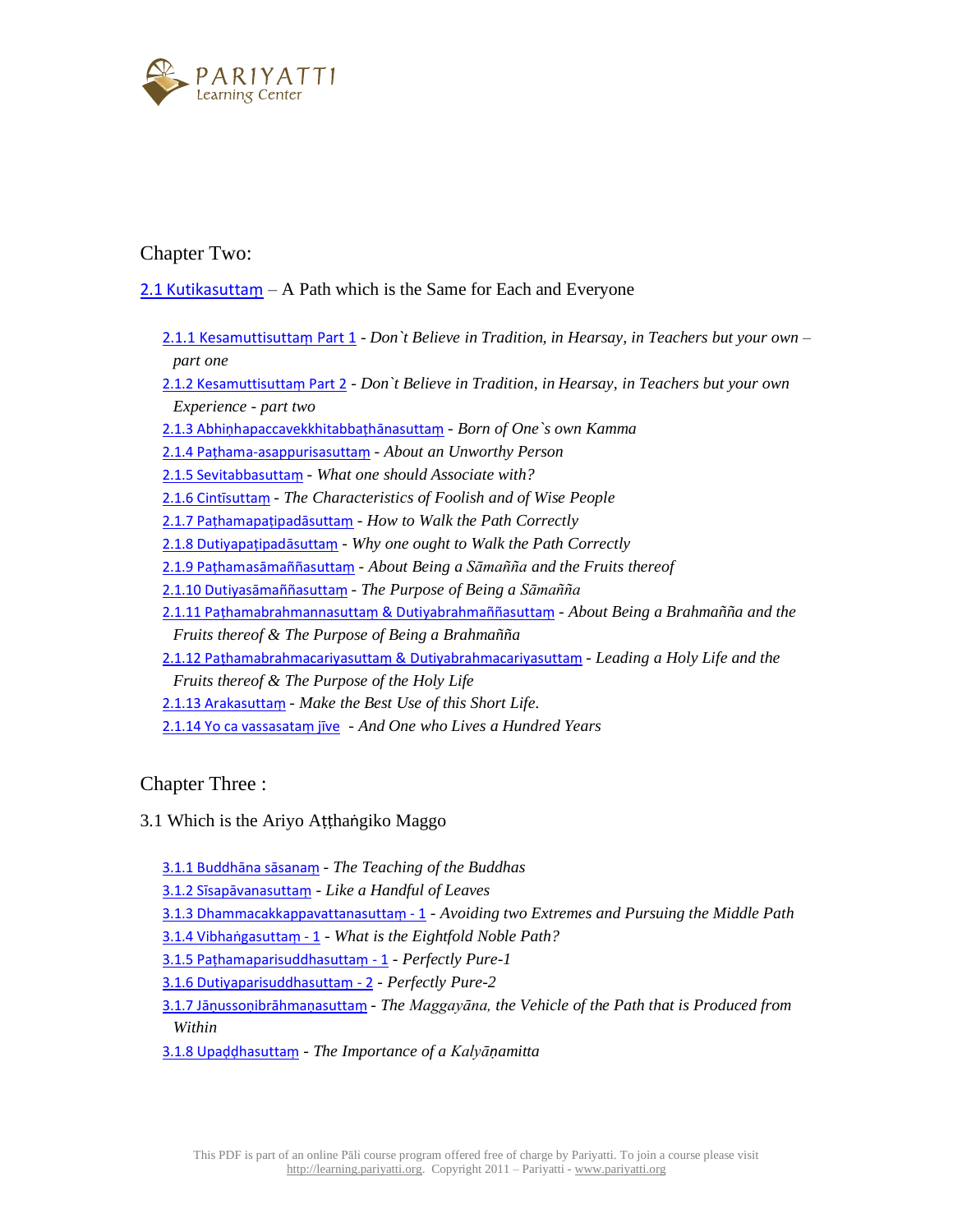

3.2 Aṭṭhaṅgikaṃmaggaṃ- the eight constituents

3.2.0 [Samuddakasutta](https://learning.pariyatti.org/course/view.php?id=2#section-53)ṃ - *Sown is the Seed*

## 3.2 Sammādiṭṭhi - right view

- 3.2.1 [Sammādiṭṭ](https://learning.pariyatti.org/course/view.php?id=2#section-54)hi *Intro. to Sammādiṭṭhi (Yamakavaggo Seeing the Essence)*
- 3.2.2 Vibhaṅ[gasutta](https://learning.pariyatti.org/course/view.php?id=2#section-55)ṃ-2 *What is Right View?*
- 3.2.3 [Dhammacakkappavattanasutta](https://learning.pariyatti.org/course/view.php?id=2#section-56)ṃ-2 *The Four Noble Truths Have to Be Fully Realized*
- 3.2.4 [Sammādiṭṭ](https://learning.pariyatti.org/course/view.php?id=2#section-57)hisuttaṃ *Assuring the Path*
- 3.2.5 [Sammādiṭṭ](https://learning.pariyatti.org/course/view.php?id=2#section-58)hisuttaṃ *Who is One holding Right View?*
- 3.2.6 Mahācatt[ārīsakasuttaṃ](https://learning.pariyatti.org/course/view.php?id=2#section-59) *Discerning Wrong View and Developing Right View*
- 3.2.7 [Bījavaggo](https://learning.pariyatti.org/course/view.php?id=2#section-60) *Neem and Sugarcane*
- 3.2.8 [Girimānandasuttaṃ](https://learning.pariyatti.org/course/view.php?id=2#section-61) 1 *What is Perception of Impermanence?*
- 3.2.9 [Anattalakkha](https://learning.pariyatti.org/course/view.php?id=2#section-62)ṇasuttaṃ *Understanding Non I*
- 3.2.10 [Kathavatthu](https://learning.pariyatti.org/course/view.php?id=2#section-63) *Refuting wrong Doctrines*

# 3.3 [Sammāsaṅ](https://learning.pariyatti.org/course/view.php?id=2#section-64)kappo - *(Right Thoughts: Mind Precedes All Phenomena)*

- 3.3.1 Vibhaṅ[gasutta](https://learning.pariyatti.org/course/view.php?id=2#section-65)ṃ-3 *What is Right Thought (Sammāsaṅkappo)?*
- 3.3.2 [Āghātavatthusuttaṃ](https://learning.pariyatti.org/course/view.php?id=2#section-66) *Ill will Arising*
- 3.3.3 [Vitakkasutta](https://learning.pariyatti.org/course/view.php?id=2#section-67)ṃ *Thoughts to Avoid and to Engage in*
- 3.3.4 [Cintasutta](https://learning.pariyatti.org/course/view.php?id=2#section-68)ṃ *Thoughts to be Avoided and to be Performed*
- 3.3.5 Mahācatt[ārīsakasuttaṃ](https://learning.pariyatti.org/course/view.php?id=2#section-69) cont.- *Discerning Wrong Thought and Developing Right Thought*
- 3.3.6 Ambala[ṭṭhikarāhulovādasuttaṃ](https://learning.pariyatti.org/course/view.php?id=2#section-70) part 1 *How to Train Oneself and to Confess Shortcomings to One`s Elders – part one*
- 3.3.7 Ambala[ṭṭhikarāhulovādasuttaṃ](https://learning.pariyatti.org/course/view.php?id=2#section-71) part 2 *How to Train Oneself and to Confess Shortcomings to One`s Elders – part two*
- 3.3.8 [Dvedhāvitakkasuttaṃ](https://learning.pariyatti.org/course/view.php?id=2#section-72) part 1 *Reducing Wrong Thoughts and Strengthening Right Thoughts– part one*
- 3.3.9 [Dvedhāvitakkasuttaṃ](https://learning.pariyatti.org/course/view.php?id=2#section-73) part 2 *Reducing Wrong Thoughts and Strengthening Right Thoughts– part two*
- 3.3.10 [Lekhasutta](https://learning.pariyatti.org/course/view.php?id=2#section-74)ṃ *Generating Saṅkhāra like Rock, Earth or Water*
- 3.3.11 [Girimānandasuttaṃ](https://learning.pariyatti.org/course/view.php?id=2#section-75)-2 *What is Perception of Rejection?*
- 3.3.12 [Piyatarasutta](https://learning.pariyatti.org/course/view.php?id=2#section-76)ṃ *Who is Dearer than Oneself?*

# 3.4 Sammāvācā - right speech

- 3.4.1 [Pupphavaggo](https://learning.pariyatti.org/course/view.php?id=2#section-77) *Words like those of a Flower*
- 3.4.2. Vibhaṅ[gasutta](https://learning.pariyatti.org/course/view.php?id=2#section-78)ṃ-4 *What is Sammāvācā (Right Speech)?*
- 3.4.3 [Vācāsuttaṃ](https://learning.pariyatti.org/course/view.php?id=2#section-79) *What are the Characteristics' of Blameless Speech?*
- 3.4.4 Mus[āvādasuttaṃ](https://learning.pariyatti.org/course/view.php?id=2#section-80) *The Consequences of Wrong Speech*
- 3.4.5 [Upālisuttaṃ](https://learning.pariyatti.org/course/view.php?id=2#section-81) *How to Conduct Oneself Correctly in Right Speech?*
- 3.4.6 [Cundasutta](https://learning.pariyatti.org/course/view.php?id=2#section-82)ṃ *About Speech that should be Avoided and that should be Performed (part 1)*
- 3.4.7 Tiracch[ānakathāsuttaṃ](https://learning.pariyatti.org/course/view.php?id=2#section-83) *Avoiding Idle Chatter?*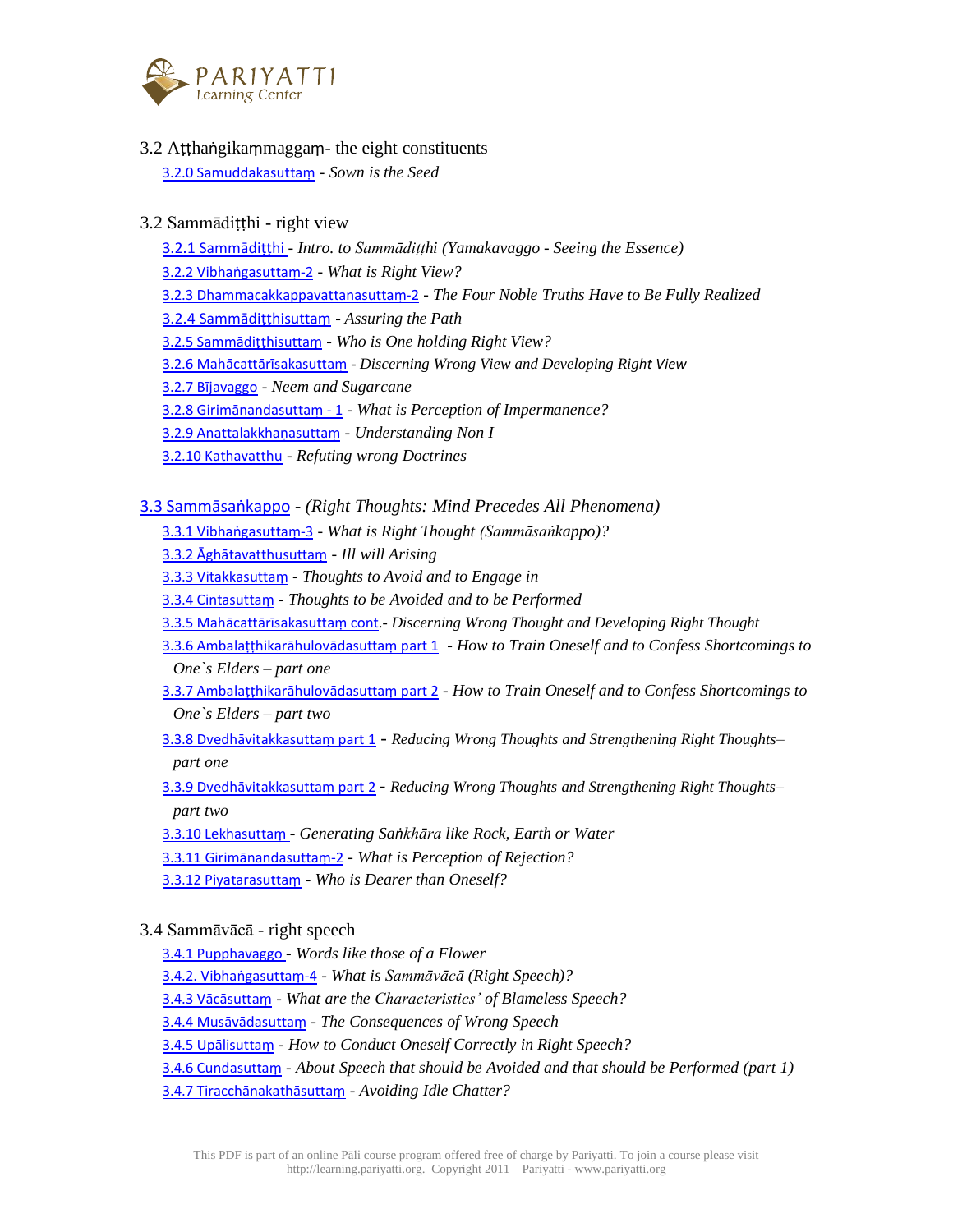

3.4.8 Mahācatt[ārīsakasuttaṃ](https://learning.pariyatti.org/course/view.php?id=2#section-84) - *Discerning Wrong Speech and Developing Right Speech* 3.4.9 [Kosambiyasutta](https://learning.pariyatti.org/course/view.php?id=2#section-85)ṃ - *Quarrel Breeds Disharmony* 3.4.10 [Vivādasuttaṃ](https://learning.pariyatti.org/course/view.php?id=2#section-86) - *How Quarrel Arises* 3.4.11 [Pavāraṇā](https://learning.pariyatti.org/course/view.php?id=2#section-87)bhedā – *Invitation to openness*! 3.4.12 Pañ[habyākaraṇ](https://learning.pariyatti.org/course/view.php?id=2#section-88)asuttaṃ - *How Questions should get Answered?* 3.4.13 [Udāyīsuttaṃ](https://learning.pariyatti.org/course/view.php?id=2#section-89) - *How Dhamma should be Taught?* 3.4.14 [Buddhānussatikathā](https://learning.pariyatti.org/course/view.php?id=2#section-90) - sugato - *Which Speech Does a Buddha Utter?* 3.4.15 [Buddha-apad](https://learning.pariyatti.org/course/view.php?id=2#section-91)ānaṃ - *Buddha`s Instruction*

## 3.5 Sammākammanto - right actions

3.5.0 [Sammākammanto](https://learning.pariyatti.org/course/view.php?id=2#section-92) - *Right Actions- Introduction*

3.5.1 Vibhaṅ[gasutta](https://learning.pariyatti.org/course/view.php?id=2#section-93)ṃ-5 - *What is Right Action?*

3.5.2 Cārittaṃ Vārittaṃ [Sikkhāpada](https://learning.pariyatti.org/course/view.php?id=2#section-94) - *The Training of Performing and Avoiding*

3.5.3 [Upālisuttaṃ](https://learning.pariyatti.org/course/view.php?id=2#section-95)- 2 - *How to Avoid Wrong Action?*

3.5.4 [Cundasutta](https://learning.pariyatti.org/course/view.php?id=2#section-96)ṃ-2 - *How to Conduct Oneself Correctly in Right Action*?

3.5.5 [Potaliyasutta](https://learning.pariyatti.org/course/view.php?id=2#section-97)ṃ - Pāṇātipātaṃ pahāya pāṇātipātā paṭivirato – *How to Abandon the Destruction of Life?*

3.5.6 Daṇḍ[asutta](https://learning.pariyatti.org/course/view.php?id=2#section-98)ṃ - *Why never Beat with a Stick?*

3.5.7 [Rūpādivaggo](https://learning.pariyatti.org/course/view.php?id=2#section-99) - *The One Thing that Upsets the Mind*

3.5.8 [Methunasutta](https://learning.pariyatti.org/course/view.php?id=2#section-100)ṃ - *How to Live a Real Celibate Life?*

3.5.9 Mahācatt[ārīsakasuttaṃ](https://learning.pariyatti.org/course/view.php?id=2#section-101) cont.- *Discerning Wrong Action and Developing Right Action*

3.5.10 Cūḷ[akammavibha](https://learning.pariyatti.org/course/view.php?id=2#section-102)ṅgasuttaṃ: *The result of Unwholesome and Wholesome Actions – part one*

3.5.11 Aṅ[kurapetavatthu](https://learning.pariyatti.org/course/view.php?id=2#section-103) - *Not even Harming a Tree*

3.6 Sammā-ājīvo - right livelyhood

3.6.0 [Sammā](https://learning.pariyatti.org/course/view.php?id=2#section-104)-ājīvo – Dhammikasutta ṃ– *Introduction to Right Livelihood*

3.6.1 Vibhaṅ[gasutta](https://learning.pariyatti.org/course/view.php?id=2#section-105)ṃ-6 - *What is Right Livelihood?*

3.6.2. Va[ṇijjāsuttaṃ](https://learning.pariyatti.org/course/view.php?id=2#section-106) *- Five Kind of Trades to be Avoided* 

3.6.3 [Parābhavasuttaṃ](https://learning.pariyatti.org/course/view.php?id=2#section-107) - *The Causes of Downfall*

3.6.4 [Kumārakasuttaṃ](https://learning.pariyatti.org/course/view.php?id=2#section-108) - *Result of Ignorance*

3.6.5 Si[ṅgālasuttaṃ](https://learning.pariyatti.org/course/view.php?id=2#section-109) - *The Buddha's advice to Laypeople -part one*

3.6.6 Si[ṅgālasuttaṃ](https://learning.pariyatti.org/course/view.php?id=2#section-110) - *The Buddha's advice to Laypeople -part two*

3.6.7 [Dīghajāṇ](https://learning.pariyatti.org/course/view.php?id=2#section-111)usuttaṃ - *Earning one's Bread honestly by the Sweat of one's Brow*

3.6.8 Ma[ṅgālasuttaṃ](https://learning.pariyatti.org/course/view.php?id=2#section-112) - *the Householder wholesome Blessings*

3.6.9 Cūḷ[akammavibha](https://learning.pariyatti.org/course/view.php?id=2#section-113)ṅgasuttaṃ - *The Result of Unwholesome and Wholesome Actions – part two*

3.6.10 Sīlānisa[ṃsakathā](https://learning.pariyatti.org/course/view.php?id=2#section-114) - *What are the Benefits of a Virtuous Life?*

3.6.11 Pa[ṭhamasamajīvīsuttaṃ](https://learning.pariyatti.org/course/view.php?id=2#section-115) - *How a Couple can Meet again for Many Lives?*

3.6.12 [Cakkavattisutta](https://learning.pariyatti.org/course/view.php?id=2#section-116)ṃ - *The Duties of a Righteous King*

3.6.13 Sā[randadasutta](https://learning.pariyatti.org/course/view.php?id=2#section-117)ṃ – *How to Live in Harmony and true Democracy?*

3.6.14 Mahācatt[ārīsakasuttaṃ](https://learning.pariyatti.org/course/view.php?id=2#section-118) cont.- *Discerning Wrong Livelihood and Developing Right*

3.6.15 [Sīlappabhedakathā](https://learning.pariyatti.org/course/view.php?id=2#section-119) - *Easy to Fall Prey to Breakage of Sīla*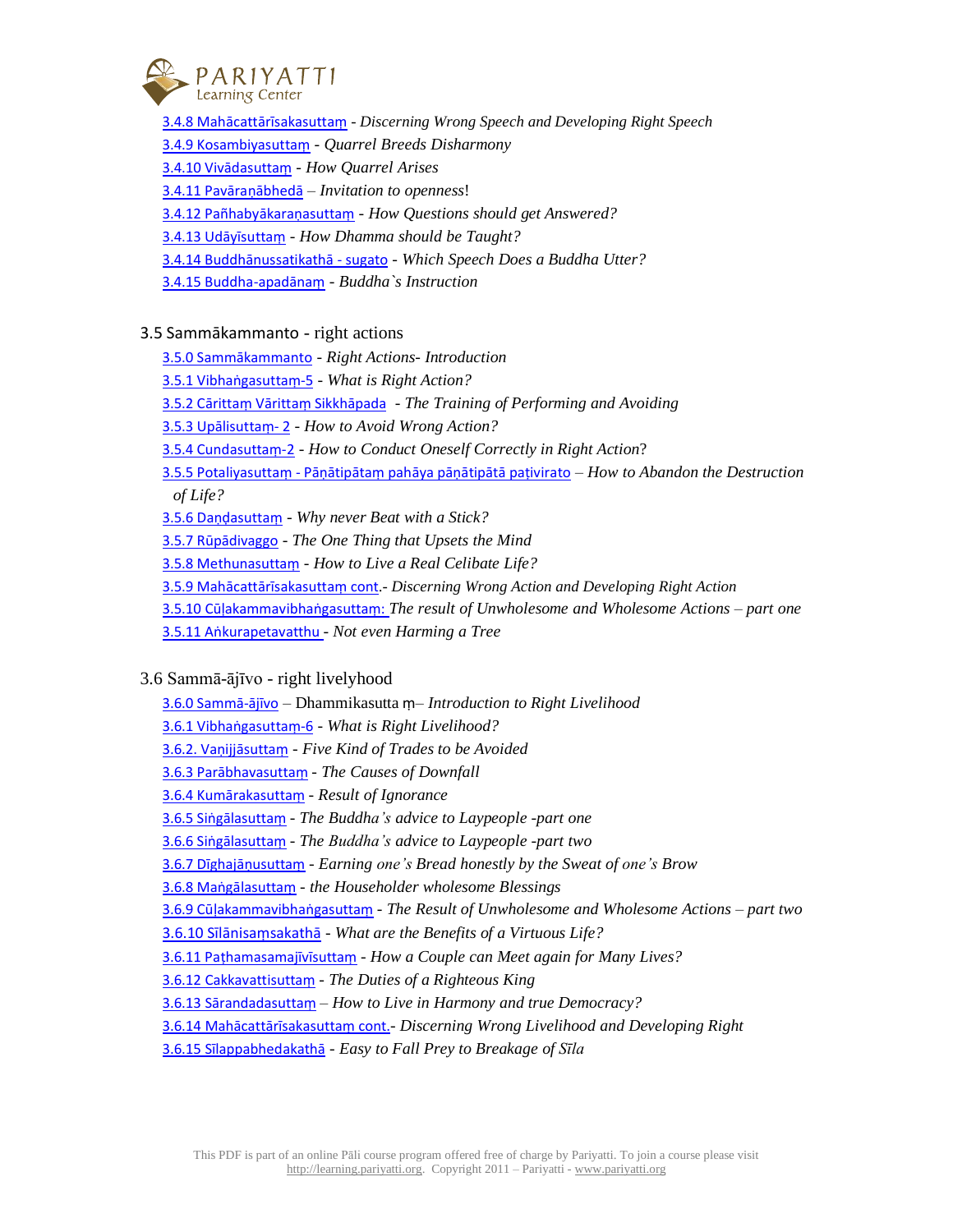

3.7 Sammāvāyāmo - right effort.

3.7.0 [Sīlalakkhaṇ](https://learning.pariyatti.org/course/view.php?id=2#section-120)apañho – *Proceeding further on the Path - the Wholesome Base of Sīla is only a Precondition*

3.7.1 Vibhaṅ[gasutta](https://learning.pariyatti.org/course/view.php?id=2#section-121)ṃ-7 - *What is Right Effort?*

3.7.2 Ālasāyanuyoge ādīnavā versus āraddhavīriyo [ārakkhagocaro](https://learning.pariyatti.org/course/view.php?id=2#section-122) - *Beware of the Dangers of Idleness by Keeping up Unyielding Energy!*

3.7.3 Saṃ[varasutta](https://learning.pariyatti.org/course/view.php?id=2#section-123)ṃ - *Avoiding Unwholesome and Maintaining the Wholesome*

3.7.4 [Indriyabhāvanāsutta](https://learning.pariyatti.org/course/view.php?id=2#section-124) – *Mastering the Sense-faculties*.

3.7.5 [Akammaniyavaggo](https://learning.pariyatti.org/course/view.php?id=2#section-125) & Adantavaggo – *Mastering the Mind*

3.7.6 Indriyasa[ṃvarasīlaṃ](https://learning.pariyatti.org/course/view.php?id=2#section-126) - *Maintaining one's Object of Meditation unobstructed!*

3.7.7 [Cundasutta](https://learning.pariyatti.org/course/view.php?id=2#section-127)ṃ-3 - *Purifying Oneself by Training One`s Mind properly*

3.7.8 Nīvaraṇ[apabba](https://learning.pariyatti.org/course/view.php?id=2#section-128)ṃ – *Mastering the Hindrances*

3.7.9 [Ānāpānassatisutta](https://learning.pariyatti.org/course/view.php?id=2#section-129) - Satta Bojjhaṅge– *Perfecting the seven Factors of Enlightenment*

3.7.10 Soṇakoḷ[ivisavatthu](https://learning.pariyatti.org/course/view.php?id=2#section-130) - *Balanced Endeavour should Resemble Strings of a Veeṇa properly Tuned*

3.7.11 Upaññā[tasutta](https://learning.pariyatti.org/course/view.php?id=2#section-131)ṃ - *'Let my Efforts be Maintained until I have Attained what is Attainable!' - About strong Determination*

3.7.12 Ass[ājānīyasuttaṃ](https://learning.pariyatti.org/course/view.php?id=2#section-132) - *Eight Extolled Virtues that Qualify a Follower of the Path - Working in a balanced way!*

3.8 sammāsati - right awareness.

3.8.0 [Samādhisutta](https://learning.pariyatti.org/course/view.php?id=2#section-133)ṃ - *The entire Teaching in one Verse!*

3.8.1 Vibhaṅ[gasutta](https://learning.pariyatti.org/course/view.php?id=2#section-134)ṃ-8 - *What is Sammāsati - Right Awareness? - A concern expressed!*

3.8.2 [Satisutta](https://learning.pariyatti.org/course/view.php?id=2#section-135)ṃ - *Remaining Sato and Sampajāno*

3.8.3 [Ekadhammasutta](https://learning.pariyatti.org/course/view.php?id=2#section-136)ṃ - *The Value of Ānāpānassati and the Fruits gained thereof*

3.8.4 [Ānāpānassatisuttaṃ](https://learning.pariyatti.org/course/view.php?id=2#section-137) cont. – *How does the full Cultivation of Ānāpānassati nurture full Development of the four Satipaṭṭhāna*?

3.8.5 [Kāyagatāsativaggo](https://learning.pariyatti.org/course/view.php?id=2#section-138) - *The Many Benefits derived from the Bodily Awareness*

3.8.6 [Manasikārakosallaṃ](https://learning.pariyatti.org/course/view.php?id=2#section-139) - *Proficiency in Maintaining proper Attention in a skillful Way*

3.8.7 [Vedanānupassanā](https://learning.pariyatti.org/course/view.php?id=2#section-140) – *The particular Importance of Vedanā*

3.8.8 Paṭ[hamaākāsasuttaṃ](https://learning.pariyatti.org/course/view.php?id=2#section-141) & Agārasuttaṃ – *Realizing vedanā results in Going Beyond: Saṅkhyaṃ nopeti [vedagū](https://learning.pariyatti.org/course/view.php?id=2#section-141)*

3.8.9 [Pahānasuttaṃ–](https://learning.pariyatti.org/course/view.php?id=2#section-142) *How are the Sensations related to rāga, paṭighā and avijjā?*

3.8.10 [Pātālasuttaṃ–](https://learning.pariyatti.org/course/view.php?id=2#section-143) *How to Endure Negative Experiences and Realise Proper Comprehension of Dukkha?*

3.8.11 Sallasuttaṃ *– The [Distinction,](https://learning.pariyatti.org/course/view.php?id=2#section-136) the Contrast and the Difference between a puthujjano and an [ariyasāvako](https://learning.pariyatti.org/course/view.php?id=2#section-136)*

3.8.12 [Cittānupassanā](https://learning.pariyatti.org/course/view.php?id=2#section-144) *– The Observation of Mind – Understanding its Character*

3.8.13 [Dhammānupassanā](https://learning.pariyatti.org/course/view.php?id=2#section-145) āyatanapabbaṃ *– Understanding the Contents of the Mind - The Section on the Sense [Spheres](https://learning.pariyatti.org/course/view.php?id=2#section-145)*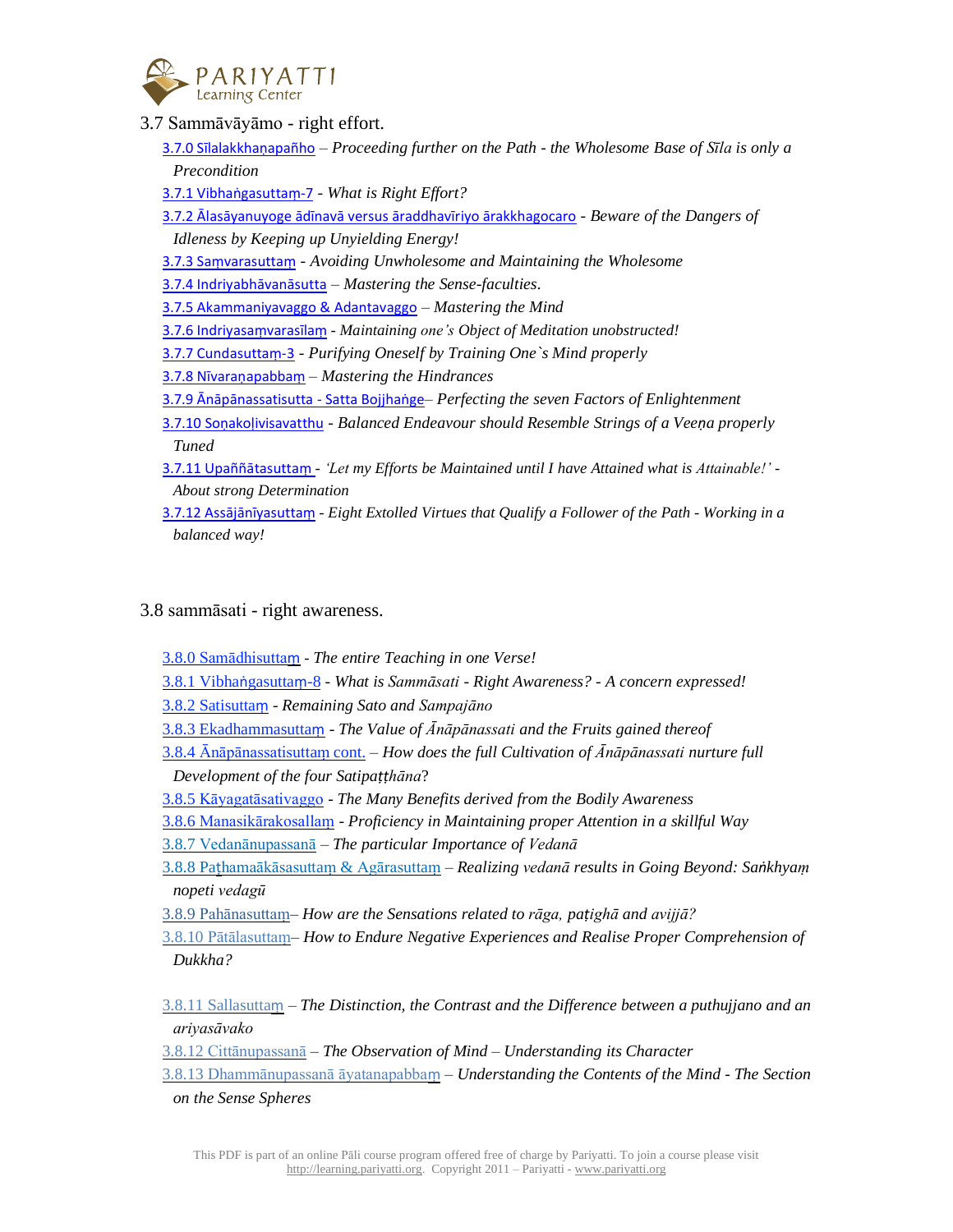

3.8.14 Dutiyagelaññasuttaṃ - *Allow the Time to Ripen* - Kālaṃ āgameyya!

3.8.15 Mahāparinibbānasuttaṃ, Veḷuvagāmavassūpagamanaṃ: *Be an Island within Yourselves*  attadīpā viharatha attasaraṇā

## 3.9 sammāsamādhi - right concentration

- 3.9.1 Vibhaṅgasuttaṃ-9 *What, oh Bhikkhus, is Right Concentration*
- 3.9.2 Samādhisuttaṃ *Noble Right Concentration Equipped with its Means and Accessories*
- 3.9.3 Samādhisuttaṃ *How to Develop Samādhi*.
- 3.9.4 Samādhisuttaṃ *Understanding Things Clearly as they Really Are*
- 3.9.5 Samādhibhāvanāsuttaṃ *How Concentration Gets Developed*
- 3.9.6 Soṇakoḷivisavatthu cont. *As a Rock is Never Moved*
- 3.9.7 Paṭhama-ākāsasuttaṃ *Like Winds in the Sky*
- 3.9.7 Mahākassapattheragāthā *Meditating in Natures Calm*

# Chapter Four:

4 Enabeling Generosity, Compassion and Goodwill

4.1.1 Attavaggo - *You are your Own Master*

# 4.2 Dāna -.

- 4.2.1 Dānasuttaṃ *Do not Miss the Opportunity to Give Dāna!*
- 4.2.2 Dānavatthusuttaṃ *Reasons for Giving Dāna*
- 4.2.3 Aṅkurapetavatthu *Giving with the proper Attitude and proper Measure*
- 4.2.4 Paṭhamadānasuttaṃ *Ways of Giving Dāna*
- 4.2.5 Asappurisadānasuttaṃ *How Giving Should not be Performed and how it Should be Performed*?
- 4.2.6 Sappurisadānasuttaṃ *The Giving of a Noble Person*
- 4.2.7 Sappurisadānasuttaṃ *Gifts from a Noble Person*
- 4.2.8 Kāladānasuttaṃ *Knowing the Appropriate Time to Give Dāna*
- 4.2.9 Dānānisaṃsasuttaṃ *The Benefits Derived from Giving Dāna*
- 4.2.10 Sīhasenāpatisuttaṃ *Trust only your own Experience*
- 4.2.11 Dānamahapphalasuttaṃ *The Different Results of the same Donation Depend on the Intention*
- 4.2.12 Samacittavaggo *The Gift of Parenthood*

## 4.3 Mettā

- 4.3.1 sayampi dukkhahetuttamiti *You are Yourself the Cause of Pain*.
- 4.3.2 Ahirājasuttaṃ *If Metta was Practised*
- 4.3.3 Mettāsuttaṃ *Eight Advantages of Practicing Metta*
- 4.3.4 Mettāsuttaṃ *The Eleven Advantages of Practicing Metta*
- 4.3.5 Accharāsaṅghātavaggo *If Metta is Practised for the Time of only One Finger's-snap*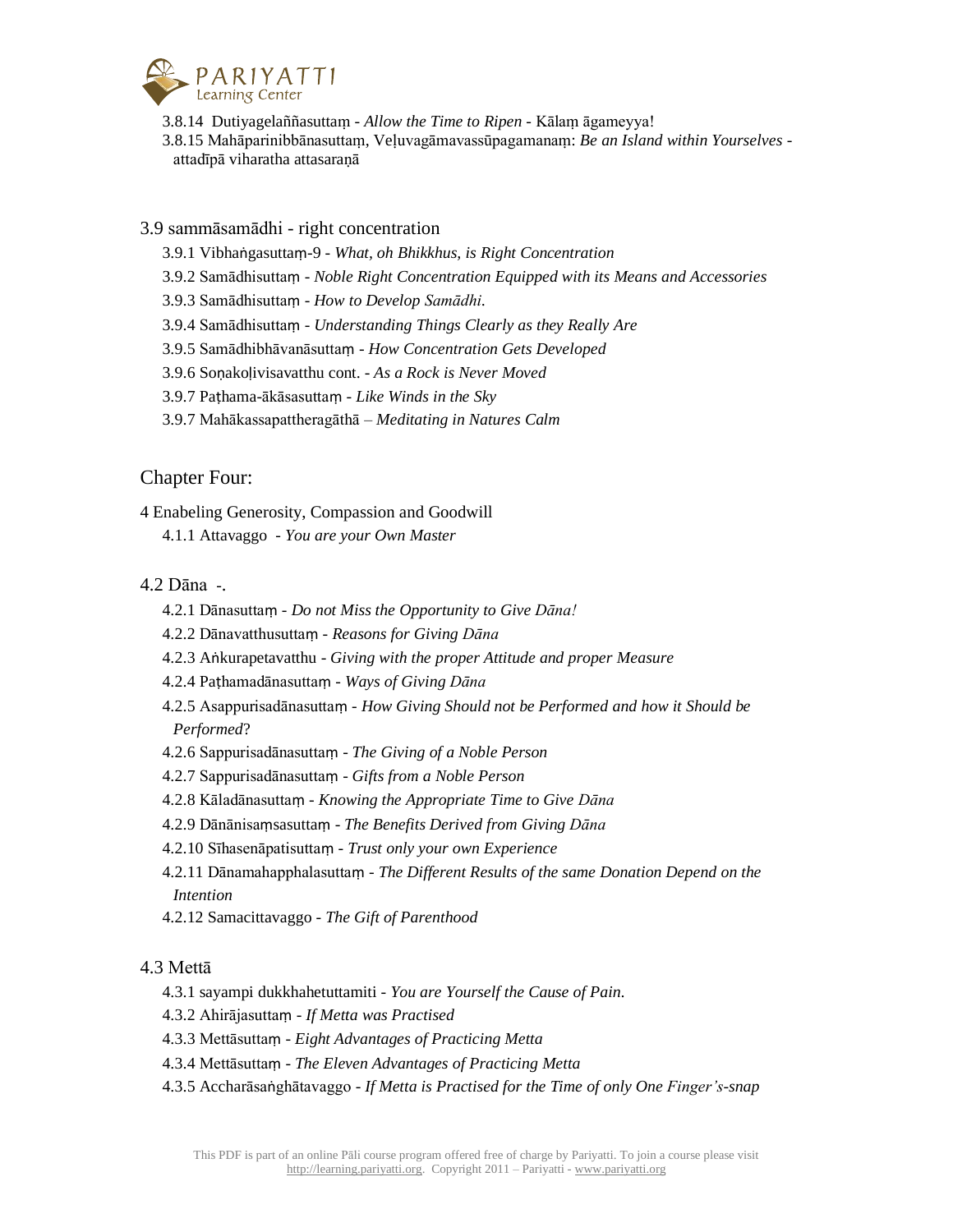

- 4.3.6 Mettābhāvanāsuttaṃ *Applied Metta Surpasses All*
- 4.3.7 Ettha ca mettāsahagatenāti mettāya samannāgatena *How One Should Dwell Suffused with Mettā*
- 4.3.8 Karaṇīyametta Sutta ṃcont. *How Mettā should be practiced*
- 4.3.9 Maṅgala-āsiṃsanā *An Ancient Wishing for Wellbeing*

Chapter Five:

5 Eliminating the Impurities and Leading towards Liberation.

- 5.1 The Dormant Impurities: tayo āsavā
	- 5.1.1 Āsavasuttaṃ -.
	- 5.1.2 Bhavasuttaṃ -.
	- 5.1.3 Taṇhāsuttaṃ -.
	- 5.1.4 Tanhāsuttam -.

#### 5.2 The Basic Entanglements: - rāga – dosa – moha

- 5.2.1 Jaṭāsutta -.
- 5.2.2 Antarāmalasuttaṃ -.
- 5.2.3 Lobhasuttaṃ -.
- 5.2.4 Dosasuttaṃ -.
- 5.2.5 Mohasuttaṃ -.

#### 5.3 The Different Sensations: - tisso vedanā

- 5.3.1 Vedanāsuttaṃ -
- 5.3.2 Vedanāsuttaṃ -
- 5.3.3 Samādhisuttaṃ -
- 5.3.4 Sukhasuttaṃ -
- 5.3.5 Pahānasuttaṃ -.
- 5.3.6 Pātālasuttaṃ -
- 5.3.7 Daṭṭhabbasuttaṃ -
- 5.3.8 Sallasuttaṃ -

## 5.4 The four Satipaṭṭhānā - cattaro satipaṭṭhānā

- 5.4.1 Ambapālisuttaṃ -
- 5.4.2 Ānāpānassatisuttaṃcont -

## 5.5 The four Great Powers - cattaro iddhipādāni

- 5.5.1 Tikapaṭṭhāna -.
- 5.5.2 Dasa-iddhikathā -.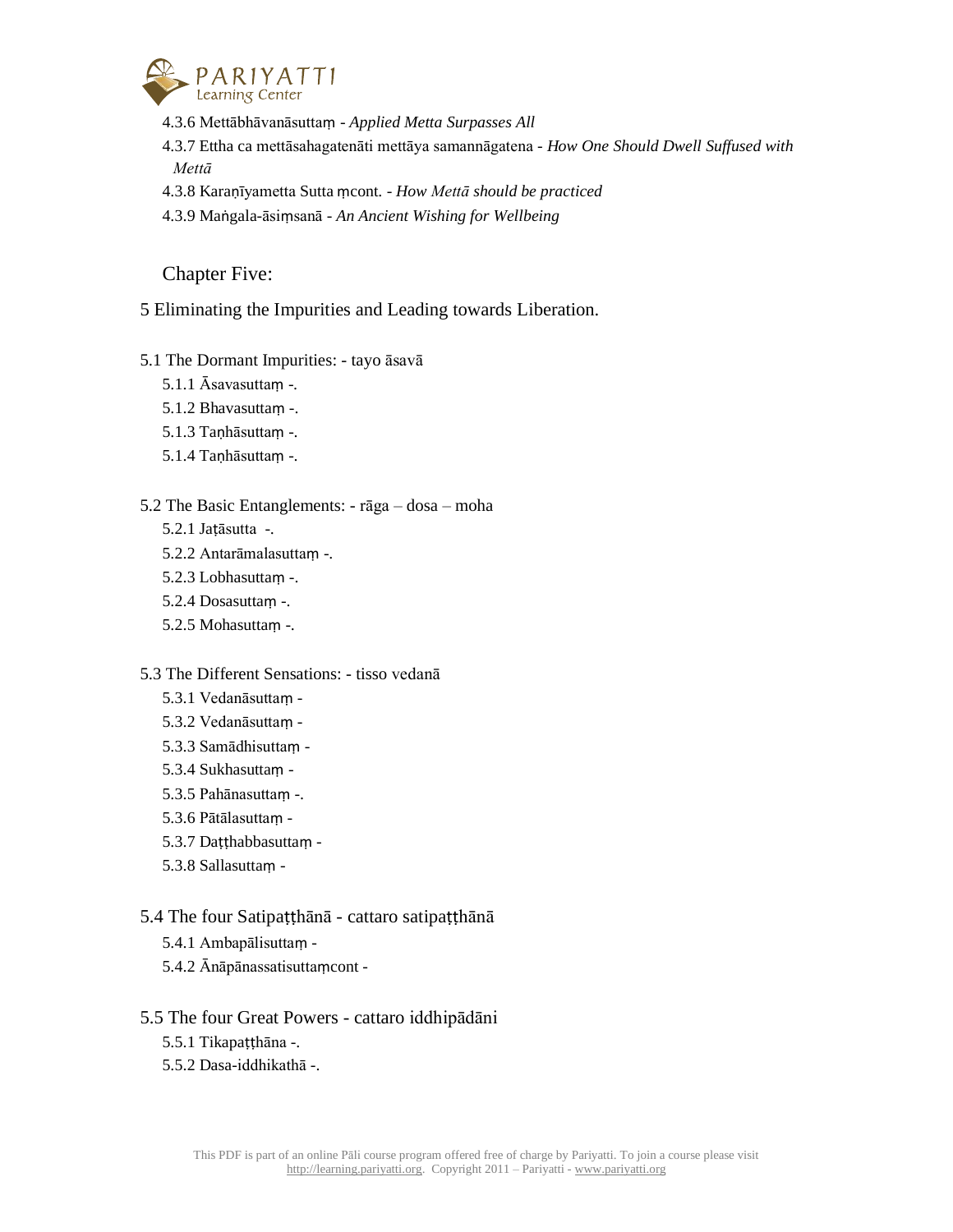

5.6 The five Hindrances: - pañcimāni nīvaraṇāni

- 5.6.1 Nīvaraṇasuttaṃ -
- 5.6.2 Akusalarāsisuttaṃ -
- 5.6.3 Nīvaraṇappahānavaggo -
- 5.6.4 Pacalāyamānasuttaṃ -

## 5.7 The five Strengths - pañcimāni balāni

- 5.7.1 Saṃkhittasuttaṃ -
- 5.7.2 Balādisuttadvādasakaṃ -
- 5.7.3 Vitthatasuttaṃ -

## 5.8 The five great Strengths - pañcimāni indriyāni

- 5.8.1 Suddhikasuttaṃ -
- 5.8.2 Paṭhamasotāpannasuttaṃ -
- 5.8.3 Dutiyasotāpannasuttaṃ -
- 5.8.4 Paṭhama-arahantasuttaṃ -
- 5.8.5 Dutiya-arahantasuttaṃ -

## 5.9 The five Bases of Clinging - pañcime upādānakkhandhā

- 5.9.1 Upādānakkhandhasuttaṃ -
- 5.9.2 Aniccasuttaṃ -
- 5.9.3 Dukkhasuttaṃ -
- 5.9.4 Anattasuttaṃ -
- 5.9.5 Viññāṇalakkhaṇapañho -

## 5.10 The five factors of endeavor

- 5.10.1 to be researched........ .
- 5.10.2 to be researched........ .

# 5.11 The seven Factors of Enlightenment - sattannaṃbojjhaṅgānaṃ

- 5.11.1 Bojjhaṅgadesanāsuttaṃ -
- 5.11.2 Daliddasuttaṃ -
- 5.11.3 Adaliddasuttaṃ -
- 5.11.4 Paṭhama-uppannasuttaṃ -
- 5.11.5 Bodhāyasuttaṃ -
- 5.11.6 Bojjhaṅgasuttaṃ -
- 5.11.7 Ānāpānassatisutta ṃcont. -

# 5.12 The seven stages of Purification - sattanī visuddhī

5.12.1 to be researched........ .